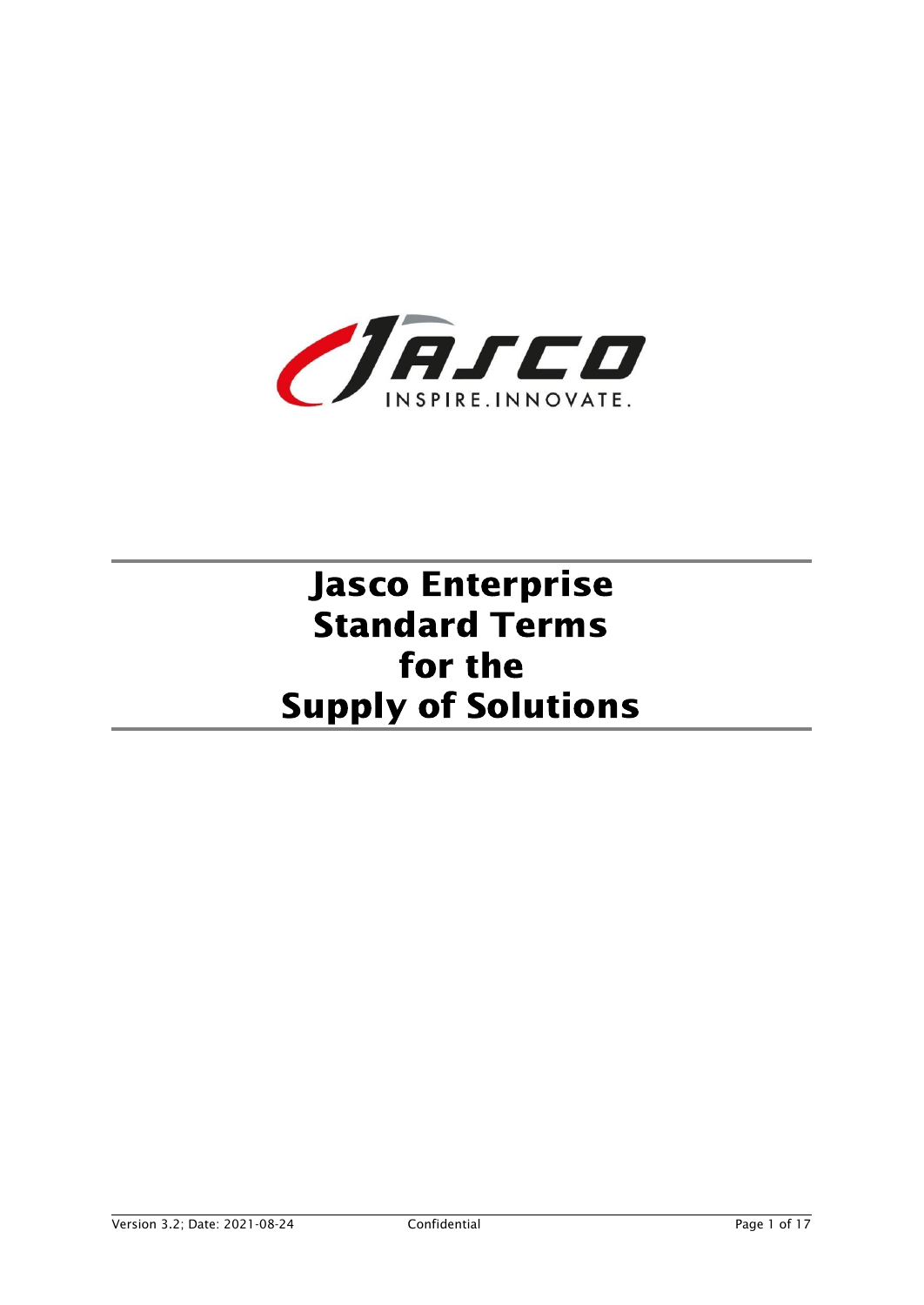

## 1 Definitions and Interpretation

- 1.1 In the Agreement:
- 1.1.1 "Acceptance Criteria" means the criteria agreed to between the Parties against which the Solution is to be measured.
- 1.1.2 "Acceptance Test(ing)" means the testing of the Solution, undertaken by the Company, with or without the assistance or participation of the Customer in order to determine whether the Solution meets the set Acceptance Criteria.
- 1.1.3 "Agreement" between the Parties comprises these Terms as well as any other written agreements, including but not limited to, accepted Quotations, SLA's, MSA's and Credit Applications.
- 1.1.4 "Business Day" means any day other than a Saturday, Sunday or official public holiday of the Republic of South Africa.
- 1.1.5 "Company" means Jasco Enterprise Proprietary Limited (registration number: 1983/003209/07), a company duly incorporated in accordance with the laws of South Africa.
- 1.1.6 "Component" means any tangible or intangible item purchased by the Customer as part of a Solution and as identified in a Quotation.
- 1.1.7 "Confidential Information" shall include, inter alia;
- 1.1.7.1 Corporate Information all and any information, whether or not recorded in documentary form or on computer disk, relating to the business, business methods, corporate plans, management systems, finances, customer details, maturing new business opportunities or research and development projects of the Disclosing Party;
- 1.1.7.2 Data any and all data relating to customers, telematics data and any other data that may from its nature be deemed confidential;
- 1.1.7.3 Intellectual Property Information all intellectual property pertaining to all software, firmware, algorithms, trademarks, patents, design rights, copyrights, trade names, trade secrets, passwords, secret codes, proprietary information, technology, rights and licenses, proprietary rights and processes, whether registered or not, know-how, research and development in progress and any and all other intellectual property, including, without limitation, all things authored, discovered, developed, made, perfected, improved, designed, engineered, devised, acquired, produced, conceived and first reckoned to practice by the Disclosing Party as a result of or in connection with its business;
- 1.1.7.4 Marketing Information all and any information, whether recorded in documentary form or on computer disk or tape, relating to the marketing of any past, present or future product or service including, without limitation, targets and statistics, market share statistics, marketing surveys and plans, market research reports, advertising and promotional material, the names, addresses, telephone numbers, contact names and identities of customers (existing and future), the nature of its business operations and requirements) and other information, whether or not recorded in documentary form or on computer disk or tape, to which attaches an equivalent level of confidentiality; and
- 1.1.7.5 any other information which is identified as confidential, could reasonably be expected to cause harm or risk to the Company and any other information designated by the Company as confidential or which is manifestly confidential.
- 1.1.8 "Credit Application" means a written request for an extension of credit using the latest approved Company template.
- 1.1.9 "**Customer**" means the purchaser of the Solution from the Company.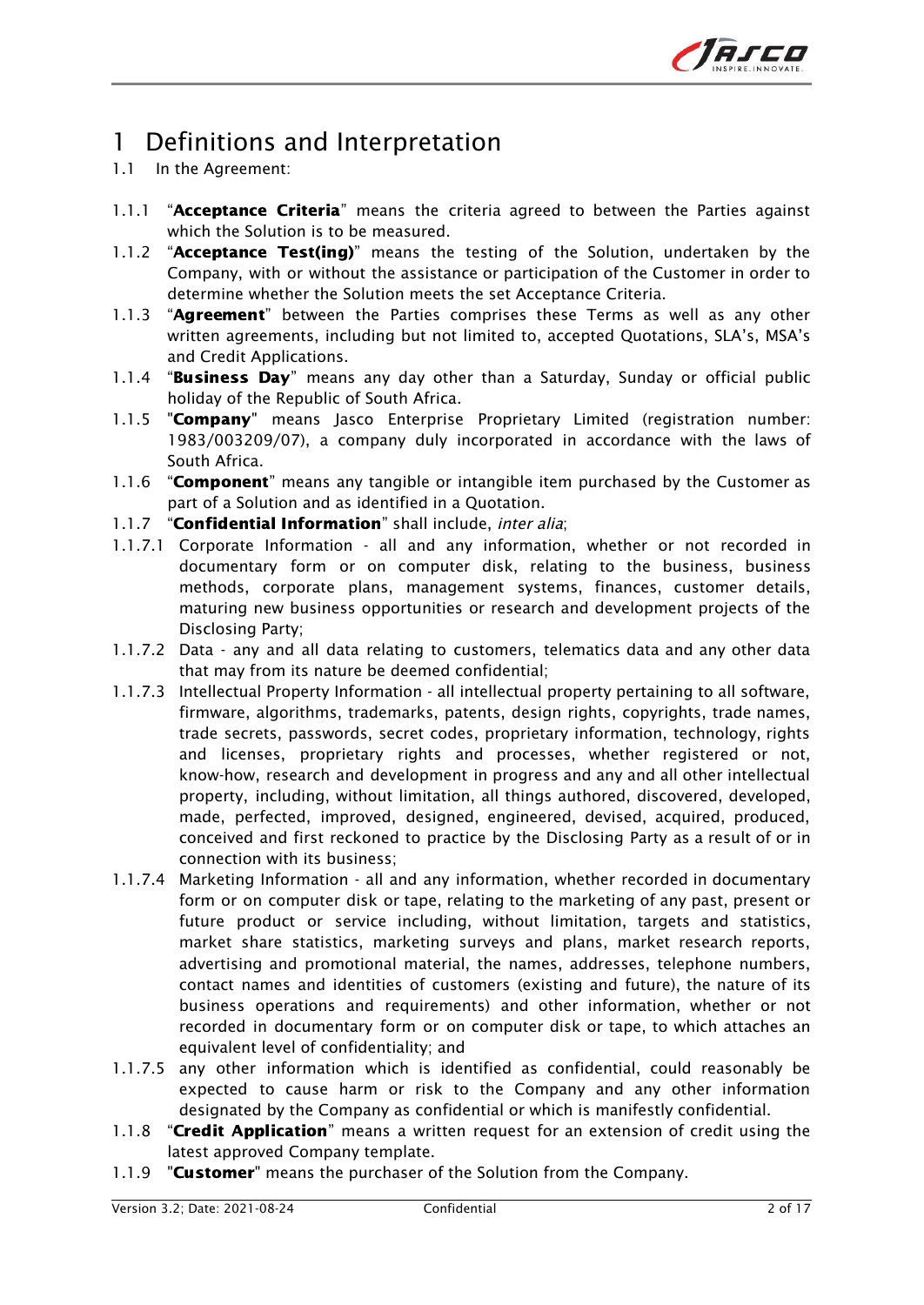

- 1.1.10 "Customer Data" means Customer's data (including personal data), text, recorded messages and/or voice conversations transmitted via the Services and any financial information.
- 1.1.11 "Disclosing Party" means the Party disclosing its Confidential Information to the Receiving Party.
- 1.1.12 "Document(s) or Documentation" means any drawings, manuals and other printable or electronic media.
- 1.1.13 "Group of Companies" means any entity where the majority of the shares are owned by the ultimate shareholder of the Party.
- 1.1.14 "Losses" means all losses, damages, costs, claims, judgments and penalties.
- 1.1.15 "MSA" means the Managed Services Agreement, which covers the customer specific service deliverables, including but not limited to the solution coverage, geographic location/s, on-site services, service response, escalations and agreed deliverables.
- 1.1.16 "OEM" means the Original Equipment Manufacturer whose components are used as components in the products of another company, which then sells the finished item or solution to users. OEM also includes independent software vendors specialising in making and selling software, designed for mass or niche markets, or Software as a Service providers.
- 1.1.17 "OEM agreements" means any agreements between the Company and any OEM related to any Component of the Solution provided to the Customer, including but not limited to, support agreements, services, software as a service, software licencing and end-user agreements.
- 1.1.18 "Parties" means the Company and the Customer and "Party" means, as the context requires, either one of them.
- 1.1.19 "Personal Information" according to the Protection of Personal Information Act 4 of 2013 and the General Data Protection Regulation means information relating to an identifiable, living, natural person, and where it is applicable, an identifiable, existing juristic person, for example, a company, including, but not limited to:
- 1.1.19.1 Information relating to the race, gender, sex, pregnancy, marital status,national, ethnic or social origin, colour, sexual orientation, age, physical or mental health, well-being, disability, religion, conscience, belief, culture, language and birth of the person;
- 1.1.19.2 Information relating to the education or the medical, financial, criminal or employment history of the person;
- 1.1.19.3 any identifying number, symbol, email address, physical address, telephone number, location information, online identifier or other particular assignments to the person;
- 1.1.19.4 the biometric information of the person;
- 1.1.19.5 the personal opinions, views or preferences of the person;
- 1.1.19.6 correspondence sent by the person that is implicitly or explicitly of a private or confidential nature or further correspondence that would reveal the contents of the original correspondence;
- 1.1.19.7 the views or opinions of another individual about the person;
- 1.1.19.8 the name of the person if it appears with other personal information relating to the person or if the disclosure of the name itself would reveal information about the person;
- 1.1.19.9 Name, address, contact details, tax number, registration number, price lists, director details, quotes, invoices, sales orders, etc., of companies.
- 1.1.20 "**Premises**" means the agreed place of deployment of the Solution.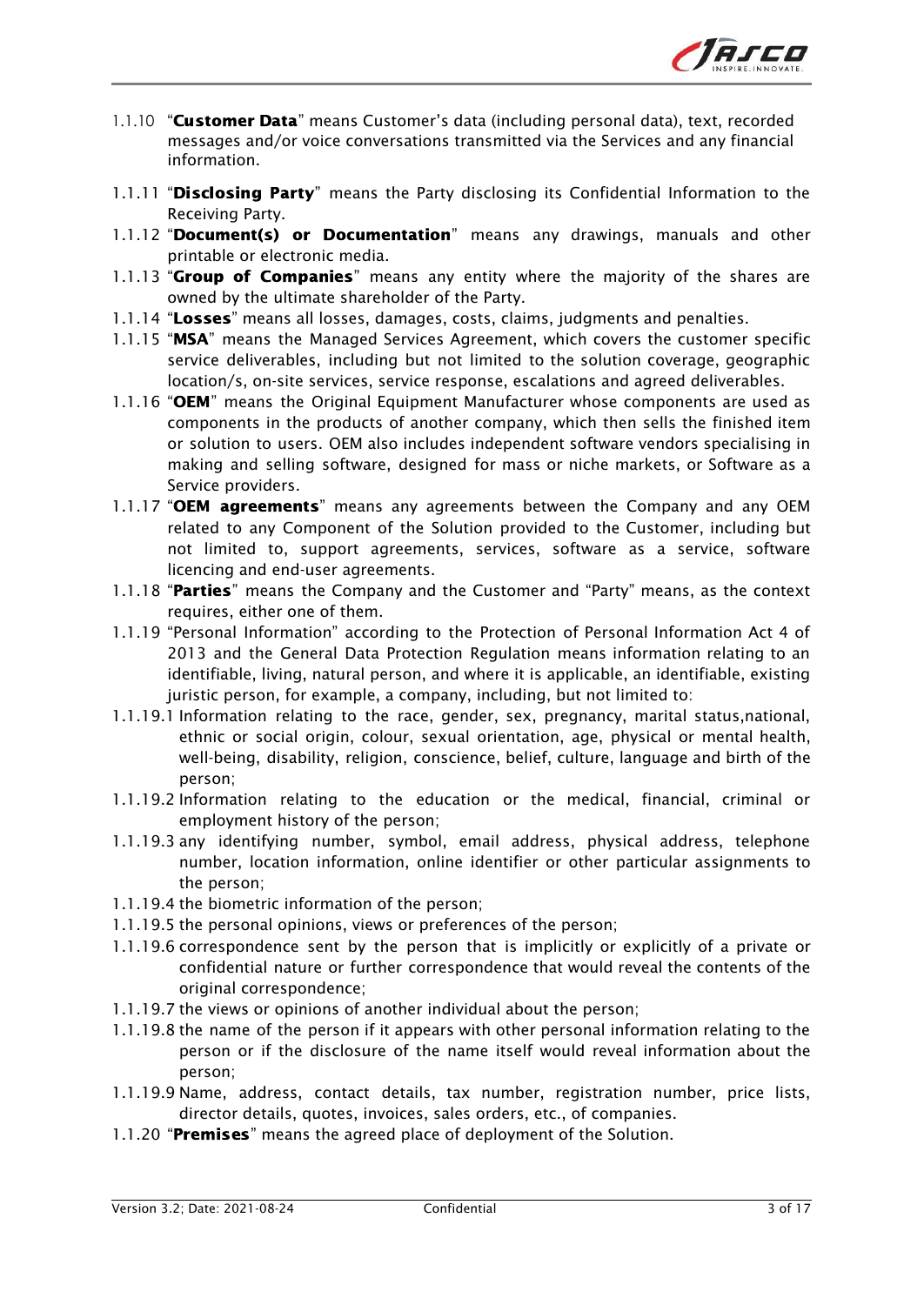

- 1.1.21 "**Quotation**" means a written quotation (or proposal), Service Level Agreement or Managed Services Agreement prepared by the Company and provided to the Customer for the supply of the Solution(s) including delivery and installation location.
- 1.1.22 "Receiving Party" means the Party receiving any information regarding the Disclosing Party.
- 1.1.23 "Rejection" means written notification from the Customer to the Company that the Solution has failed to meet their Acceptance Criteria, specifying the grounds of failure.
- 1.1.24 "Services" means the services agreed to be rendered by the Company to the Customer.
- 1.1.25 "SLA" means the Service Level Agreement covering the customer specific service deliverables, including but not limited to the solution coverage, geographic location/s, on-site services, service response, escalations and agreed deliverables.
- 1.1.26 "Solution" means a set of related Components, software programs and/or services including consulting, software customisation, implementation SLA and MSA, sold as a single package or independently.
- 1.1.27 "Standard Terms" means the terms and/or conditions for the supply of Solutions as per this document.
- 1.1.28 "Subscription Licence" grants a non-transferable right-to-use license to a user for a defined term only and is not a perpetual licence.
- 1.1.29 "UAT" means the Customer's User Acceptance Test(ing).
- 1.1.30 "VAT" means Value Added Tax as defined within the Value Added Tax Act, 1991.
- 1.1.31 "VPN" means Virtual Private Network.
- 1.2 If any provision in a definition confers rights, or imposes obligations on any Party, effect is given to it as a substantive provision of the Agreement.
- 1.3 Unless the context indicates otherwise an expression, which denotes any gender includes all others; reference to a natural person includes a juristic person; the singular includes the plural, and the plural includes the singular.
- 1.4 Any number of days prescribed in the Agreement excludes the first day and includes the last day and any relevant action or notice validly done or given on the last day.
- 1.5 Unless the context indicates otherwise, if the day for payment of any amount or performance of any obligation falls on a day which is not a Business Day, that day will be the preceding Business Day.
- 1.6 The words "including" and "in particular" are without limitation.
- 1.7 Any reference to a document or instrument includes the document or instrument as ceded, delegated, novated, altered, supplemented or replaced from time to time.
- 1.8 A reference to a Party includes that Party's successors-in-title and permitted assigns.
- 1.9 The rule of interpretation that, in the event of ambiguity, the Agreement must be interpreted against the Party responsible for the drafting of the Agreement, does not apply.
- 1.10 The termination of the Agreement does not affect those of its provisions which expressly provide that they will operate after termination, or which must continue to have effect after termination, or which must by implication continue to have effect after termination.
- 1.11 No statement, recommendation, figure, advice, formula, specification, illustration, diagram, price list, dimension, weight, performance estimate, drawing or any other representation given by the Company to the Customer shall form part of the Agreement or be construed as a representation including the Agreement unless contained in writing in the Quotation.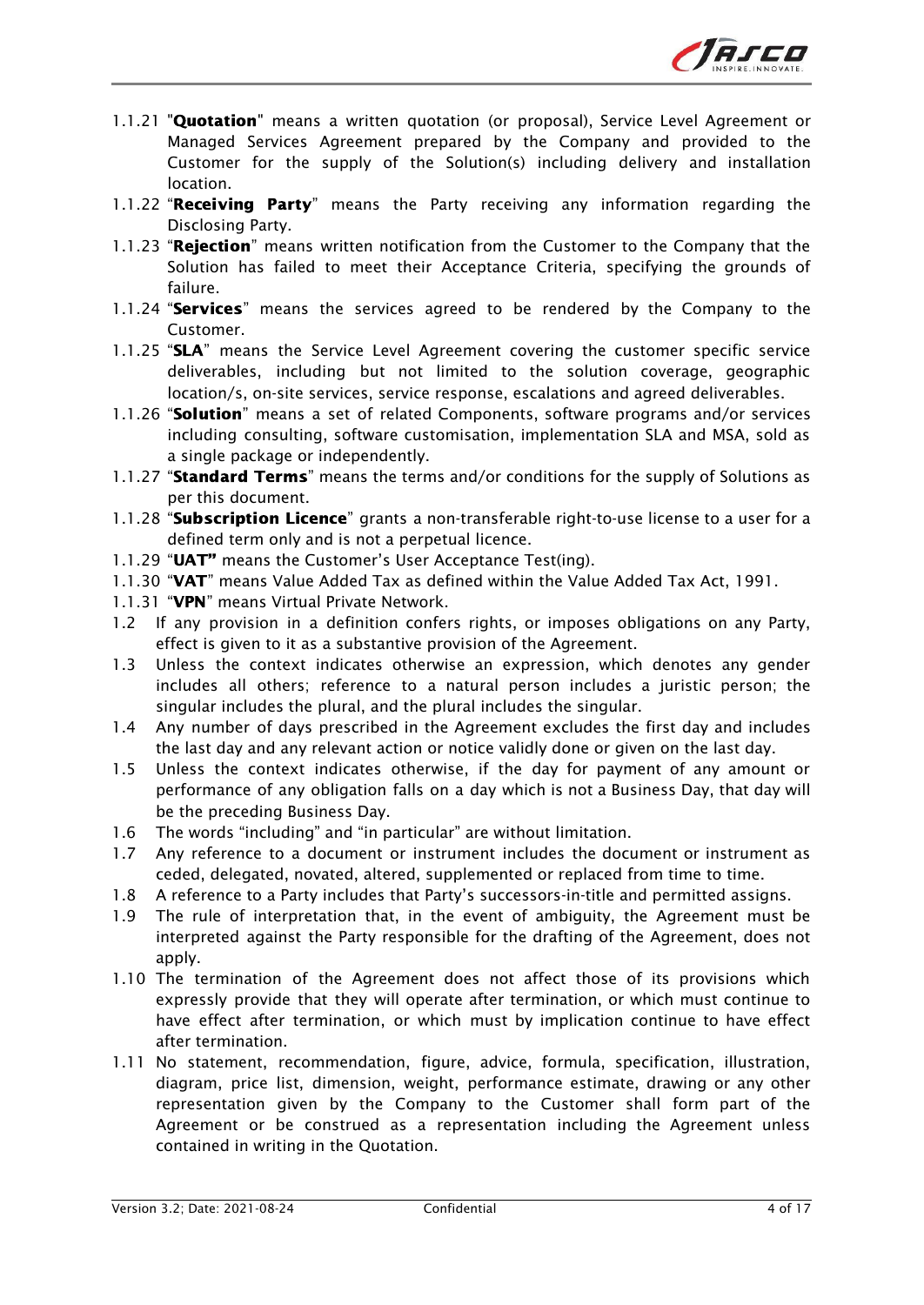

1.12 The Parties warrant that they have the necessary power and authority to conclude the Agreement.

#### 2 Duration of the Agreement

- 2.1 The Agreement commences on written acceptance by the Customer of the first Quotation, and endures until fulfilment of the Parties' obligations, unless terminated earlier, as per Clause 18 (*Breach and Termination*) and in accordance with the said Agreement.
- 2.2 Quotations are open for acceptance by the Customer in writing within 30 days after the date of the Quotation.

## 3 Order of precedence

- 3.1 Where any of the provisions of a Quotation shall be found to conflict with or differ from the provisions of these Standard Terms, the provisions of the Quotation shall prevail.
- 3.2 If Quotations in respect of the same Solutions conflict, the one agreed by the Parties later in time prevails.

#### 4 Supply of Solutions

- 4.1 Unless otherwise agreed in writing, the Customer must take delivery of the Solution at the agreed location as indicated in the Quotation. The Customer agrees that a change in the agreed location constitutes a material change to the Solution that has an effect on delivery time, implementation time, price, service levels and service functionality capability.
- 4.2 The Customer must take delivery of the Solution when delivery is tendered by the Company.
- 4.3 Should the Customer delay the delivery, implementation or acceptance of the Solution for any reason, the Company will be entitled to invoice the Customer for any costs incurred by the Company resulting from the delay, including but not limited to labour hours, labour rate increases, standby allowances, administration costs and the time value of money for any payments made by the Company to third parties in connection with the Customer, calculated at the rate of two percent (2%) above the fluctuating prime bank overdraft lending rate, published by Standard Bank of Southern Africa.
- 4.4 The Company does not guarantee delivery on any specific date, but will endeavour to give delivery on the dates as agreed. Notwithstanding any time or date for delivery stipulated by the Customer,
- 4.4.1 the Company shall not be liable for any Losses arising from delays in delivery or failure to deliver for any reason whatsoever, and
- 4.4.2 neither shall such delay or failure entitle the Customer to cancel the Agreement.
- 4.5 The Customer shall, at its own expense, prepare its environment in accordance with the Company's installation instructions and procedures and such preparation shall be completed at least 72 hours prior to the agreed delivery date.
- 4.6 The Customer shall bear all the costs for any electrical, structural or non-structural alterations required in its environment and the purchase, installation and assembly of inter alia any emergency electrical power generating equipment or disaster recovery equipment, required.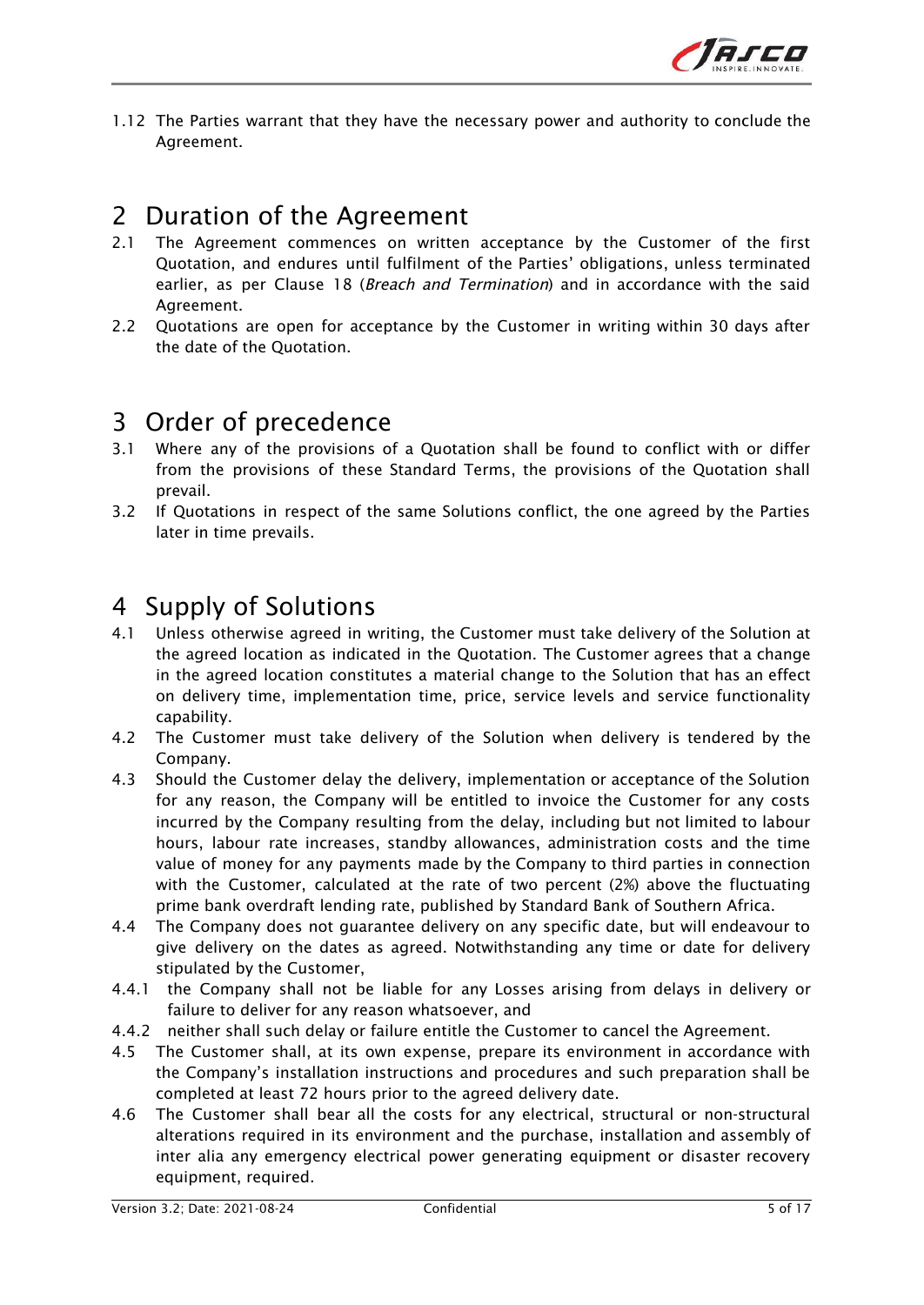

- 4.7 The Customer shall render every assistance necessary and ensure access as may be reasonably required to enable the Company to effect a speedy installation.
- 4.8 The Customer shall ensure that the technical and operational staff of the Company has access via an Internet based VPN to the Customer's environment to facilitate remote servicing and troubleshooting during project and subsequent support phases.
- 4.9 The Company will supply the Solution as described, and in the quantities as specified in the Quotation to the Customer. Where required, all hardware, software, hypervisors, virtual servers, operating systems, or other systems that were not included as part of the bill of materials stipulated, as being supplied by the Company, shall be supplied by the Customer.
- 4.10 Any hardware, software, licenses, activation fees and non-service related components of the Solution will be invoiced on delivery or prior to activation thereof.
- 4.11 Unless otherwise agreed, OEM Agreements will initiate upon delivery or activation of the relevant hardware, software and licences and will be invoiced thereupon.
- 4.12 The balance of the order price will be invoiced on acceptance or first commercial use of the Solution, unless acceptance or first commercial use is delayed due to factors outside the Company's control, in which case the balance will be invoiced immediately.
- 4.13 The Customer acknowledges that the Solution installed or delivered is subject to the OEM Agreements as updated from time-to-time and explicitly agrees to adhere to these. Upon request by the Customer, the Company will provide a copy of the then-current applicable OEM Agreements to the Customer.

#### 5 Price

- 5.1 The Customer will pay the price for the Solution stated in the Quotation, subject to any adjustments under Clauses 4.3, 5.2, 5.4, 5.6 and 6.4. The Company will give written notice of any increase in price of the Solution prior to delivery of the Solution.
- 5.2 The Company reserves the right to increase the price of the Solution annually and will provide notification of such increase to the Customer by no less than 30 calendar days prior to the effective date of the increase.
- 5.3 All prices and charges set out or referred to in the Quotation, are exclusive of VAT payable in terms of the Value Added Tax Act, 1991, as amended and any other rates, taxes, duties, charges or imposts which may be or become payable thereon. Accordingly, the Company shall be entitled to add VAT at the prescribed rate, to the value of any supply made by it in terms of this Agreement and, should any VAT or other rates, taxes, duties, charges or imposts be or become payable on any amount or price set out in this Agreement, such amount shall be increased with an amount equal to the amount of such VAT or such other rate, tax, duty, charge or impost payable in respect thereof.
- 5.4 The Company shall be entitled to increase the price in respect of any local or foreign withholding or other taxes or charges, which the Customer is required to withhold.
- 5.5 Prices quoted are valid for the Solution as indicated in the Quotation only. The applicable price will be adjusted as a result of any changes to the Solution as requested by the Customer. A new Quotation or variation Quotation, reflecting the changes to the request, must be accepted by the Customer in writing prior to any delivery or further delivery of the Solution.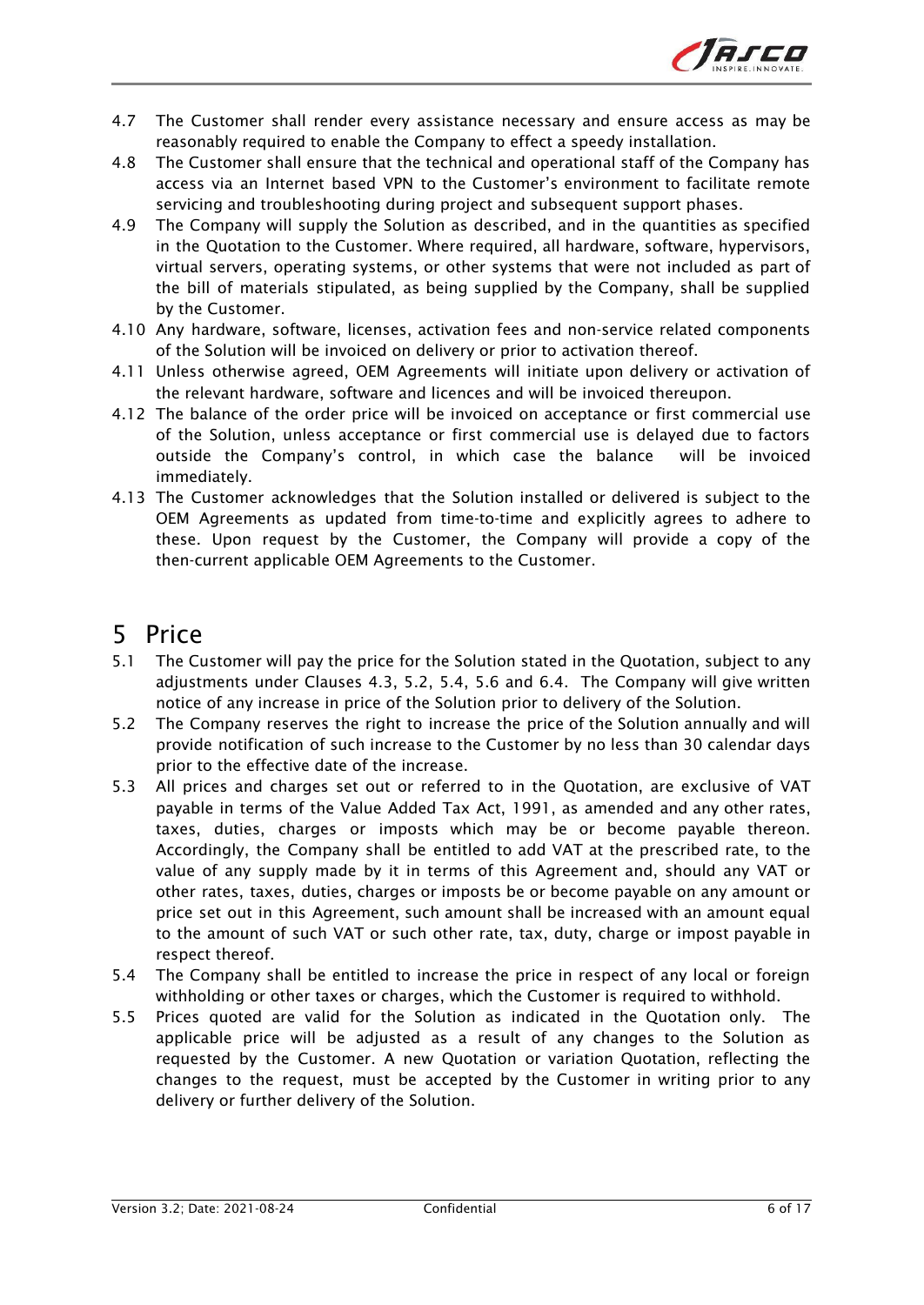

- 5.6 Where the price given in the Quotation is subject to exchange rate variations, the Company will as soon as possible after receipt of the Customer's accepted Quotation, obtain forward cover for a defined period, for any change in the rate of exchange. The rate at which such cover is obtained will be used to calculate the final price of the Solution and the Customer will be advised of the final price promptly thereafter.
- 5.7 In adjusting the price pursuant to Clause 5.6, the Company shall be obliged to disclose to the Customer only the amount subject to the variation and the rate of exchange. The Customer shall not be entitled to receive other information relating to the cost or price analysis of the Solution sold.
- 5.8 Should any further forward cover for any rate of exchange variances be required to be taken beyond the cover period procured by The Company, due to any factors outside of the control of the Company or as a result of the Customer's failure to make payment on or before the agreed date of payment, the associated costs and penalties shall be invoiced to the Customer and the Customer indemnifies the Company for any losses incurred or monies paid for such additional cover.
- 5.9 If the Customer disputes the Company's right to adjust the price of its Solutions or the amount of any adjustment, the dispute will be resolved subject to Clause 22 (Dispute Resolution).
- 5.10 A certificate signed by the Company's auditors as to the amount of any increase shall be prima facie proof of the amount due to the Company and shall be binding upon both Parties.

#### 6 Payment

- 6.1 If the Company's credit control procedure results in credit being granted to the Customer, payment is due within 30 days from the date of the Company's invoice.
- 6.2 Where any payment to be made by the Customer to the Company in terms of this Agreement falls due on a date, which is not a Business Day, then such payment shall be made on the business day immediately preceding such due date.
- 6.3 If the Company does not extend credit to, or withdraws credit from, the Customer, Solutions must be paid for in full, prior to or on the date of delivery.
- 6.4 If any amount due to the Company is not paid on the due date, the Company may suspend any of the Components in the Solution and the Customer will be liable to pay interest on the overdue amount at the rate of two percent (2%) above the fluctuating prime bank overdraft lending rate, published by Standard Bank of Southern Africa, from time to time, calculated with effect from the due date of payment to the date of payment, both days inclusive on a daily basis, compounded monthly.
- 6.5 Should the Customer dispute the charge reflected as being payable by it in terms of any invoice furnished to it by the Company, the Customer shall, within 30 days of invoice date, deliver a notice in writing to the Company, containing details of such a dispute. The dispute will be resolved subject to Clause 22 (Dispute Resolution).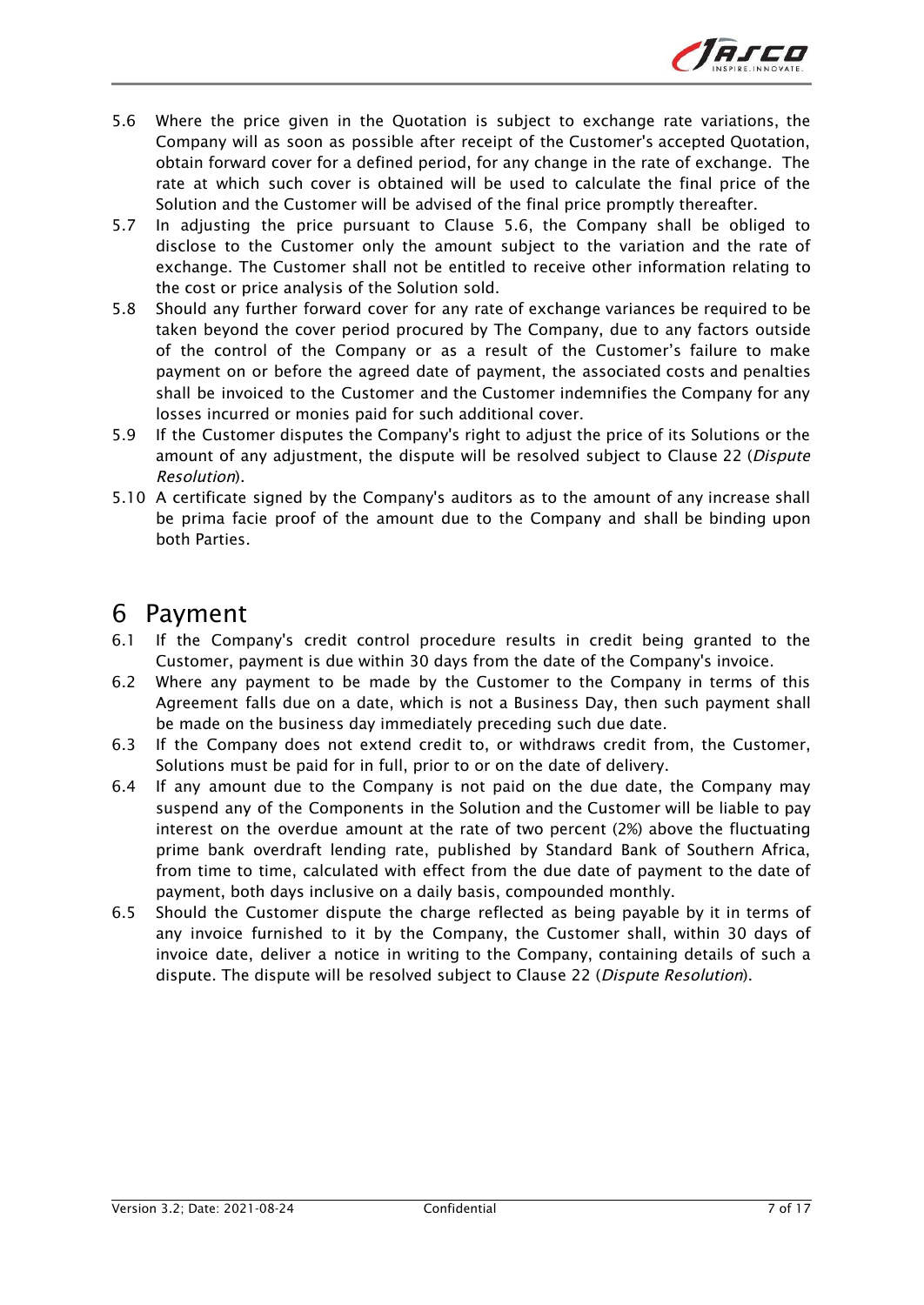

6.6 All payments shall be made to the Company by way of electronic funds transfer in South African currency (unless payment in another currency is specified) and free of the cost of transfer of funds, exchange, deduction or set-off into the Company's bank account as follows:

| Name of bank:   | <b>Standard Bank</b>       |
|-----------------|----------------------------|
| Branch name:    | Midrand                    |
| Branch Code:    | 00 11 55                   |
| Account holder: | Jasco Enterprise (Pty) Ltd |
| Account number: | 06 111 347 6               |
|                 |                            |

or in another method specified by the Company in writing.

6.7 The Parties agree that a statement of account issued by the Company, specifying the amount owing by the Customer to the Company and stating that the said amount is due and owing, shall be prima facie proof of the amount of such indebtedness.

#### 7 Risk and Ownership

- 7.1 All risk of loss or damage to the Solution or any components thereof pass to the Customer on signed acceptance or the Customer signing a delivery note.
- 7.2 Notwithstanding this Clause 7 (Risk and Ownership), if delivery, or acceptance of any of the components of the Solution is delayed due to the fault, negligence or breach by the Customer of any of its obligations in terms of Clause 8 (Acceptance of the Solution), all risk of loss or damage to the specific components passes to the Customer on the date on which delivery is tendered by the Company. The Customer shall be liable to the Company for any resulting Losses and will reimburse the Company for its reasonable expenses, including storage charges, on demand.
- 7.3 Notwithstanding anything to the contrary in the Agreement, where ownership of Components of the Solution, by their nature, will pass to the Customer, ownership will be affected only on the Company's receipt of payment of the full price as quoted by the Company to the Customer.

#### 8 Acceptance of the Solution

- 8.1 The Company and the Customer may agree to Acceptance Criteria applicable to the Solution. If no Acceptance Criteria are agreed then signature by the Customer for the acceptance of the Solution, will constitute acceptance in terms of these Standard Terms.
- 8.2 The Customer will give reasonable assistance required by the Company to properly undertake Acceptance Testing of the Solution.
- 8.3 The Customer will have ten (10) Business Days within which to perform any further UAT post the successful completion of the Acceptance Testing. Solutions will be deemed accepted if the Customer fails to give notice of its acceptance or Rejection of the Solution within the time permitted or uses the Solution in a commercial or production environment.
- 8.4 If the Customer rejects the Solution, it may
- 8.4.1 request the Company to remedy the faults within ten (10) Business Days or such longer period agreed to by the Parties. The Solution or any of its components will be re-submitted to the Customer for Acceptance Testing. Clauses 8.1 to 8.4 apply to the re-submission and further Acceptance Testing of the Solution until it has met the agreed Acceptance Criteria; or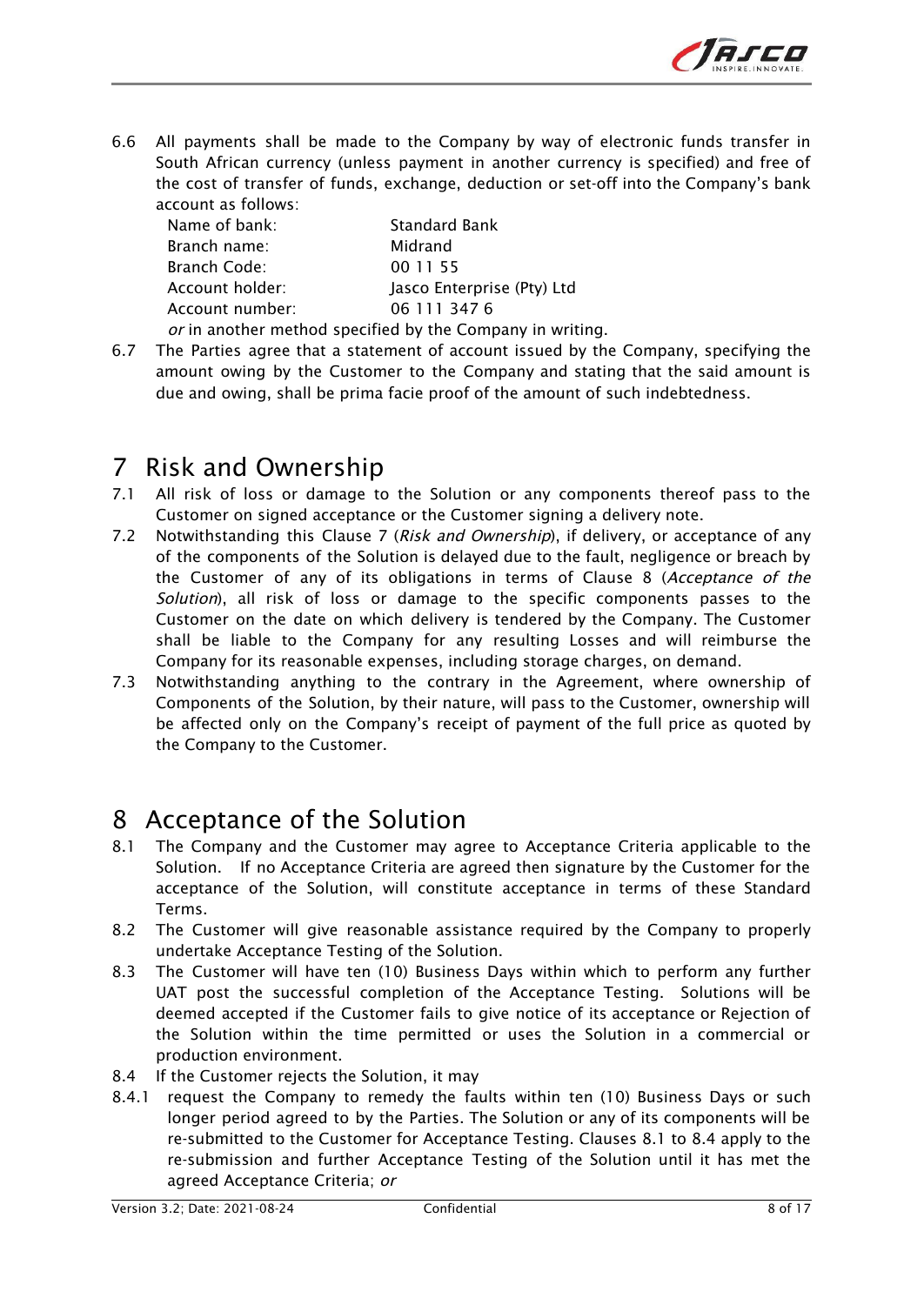

- 8.4.2 accept the Solution at a reduced charge by agreement with the Company.
- 8.5 Should a dispute arise in terms of the acceptance of the solution, the dispute will be resolved in terms of Clause 22 (Dispute Resolution).

#### 9 Suspension and Repossession of Solutions

- 9.1 Subject to Clause 18 (*Breach and Termination*), if any amount due and payable by the Customer to the Company is in arrears, the Company shall have the right to, without prejudice, suspend Components of the Solution under the Agreement then in force between the Company and the Customer, until such amount has been paid in full.
- 9.2 The Company, in addition to any other remedies that it may have, shall have the right, which the Customer shall permit, to repossess any Components sold to the Customer and any written works produced as a result of rendering the Services in respect of which payment in full has not been received timeously.
- 9.3 If the Customer sells the Components before it has paid for them in full it shall be obliged to incorporate in the terms of such sale, provisions reserving ownership of the Components to the Company until the Company has received the purchase price in full and provisions enabling the Company to exercise its rights in terms of Clause 9.2 against the purchaser of such components. Written notice of the Company's rights must also be given to the landlord of any Premises on which the Components are situated. Copies of the sale agreements or notices to landlords must also be provided to the Company upon request.

#### 10Cancellation of OEM Agreements

- 10.1 The Customer will be invoiced for any costs, escalated by a 5% administration fee, levied by any OEM as a result of The Customer's early cancellation or termination of any Component.
- 10.2 Notwithstanding the provisions of Clause 6.1, any invoices raised as a result of early cancellation or termination will become due and payable immediately.
- 10.3 Cancellation terms for individual OEMs are available upon request.

#### 11Warranties

- 11.1 The Customer shall rely on the pass through warranty of the OEMs and shall have no recourse to the Company in respect of errors, defective or unsatisfactory Components and / or software.
- 11.2 The warranty given in this Clause 11 (*Warranties*) shall not apply to defects caused by abnormal usage of or incorrect application of or incorrect installation for normal usage of the components or by any neglect on the part of any person other than the Company. The warranty given in these conditions shall lapse and be of no force and effect if repairs to any allegedly defective components are attempted or effected by any person not authorised thereto in writing by the Company. If the Customer believes that the Components are subject to a defect covered by this warranty it shall, if possible, return the components at its own expense to the Company.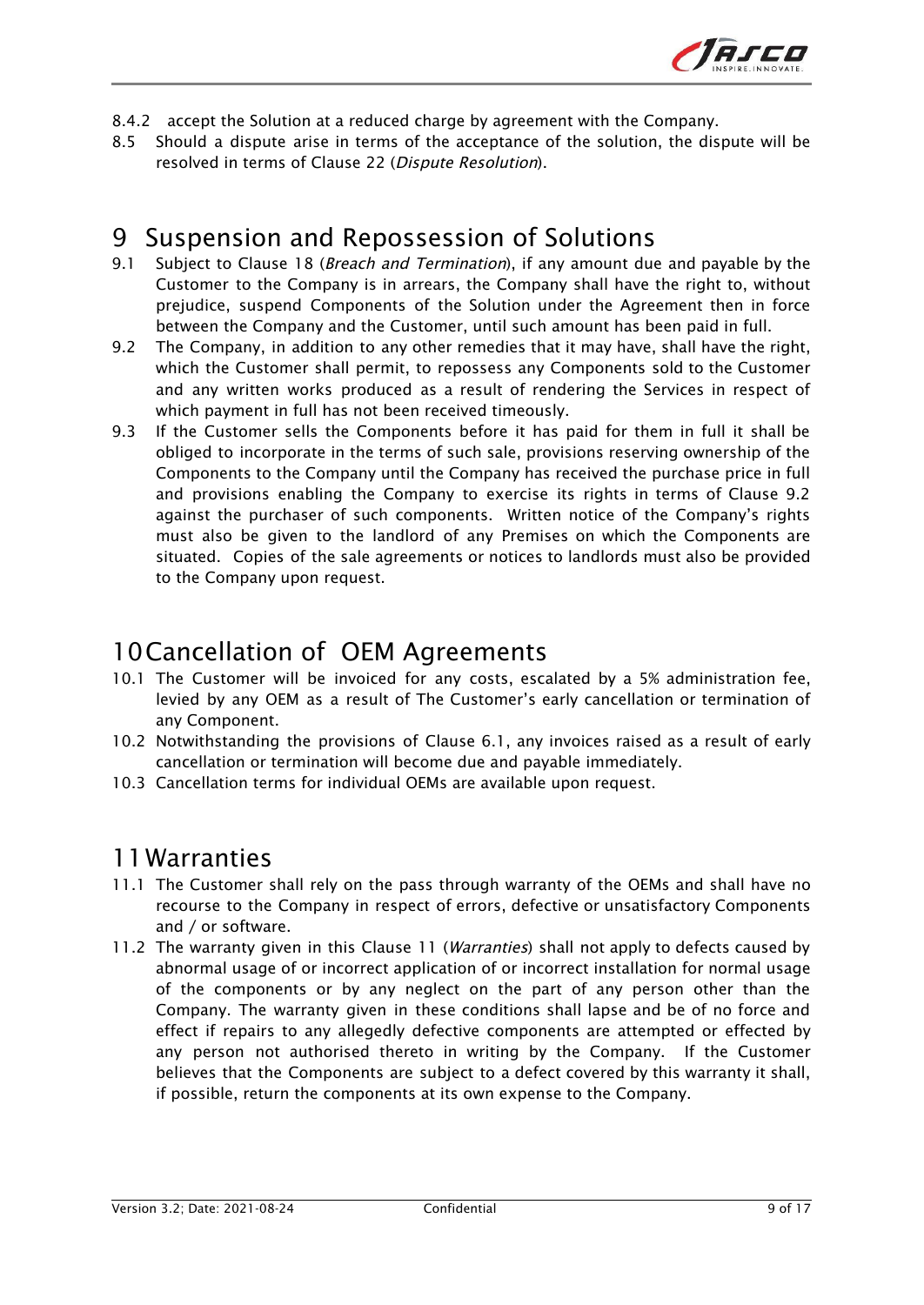

- 11.3 If there is any defect in materials or workmanship covered by the warranties referenced in this Clause 11 (Warranties), the Company may either remedy such defect or reimburse the Customer the net invoice price of the components.
- 11.4 Should it transpire that the components are not defective or that the defects are not covered by this warranty, the Customer shall pay the Company for its Services rendered according to the Company's standard tariff of charges applicable at the time the Services are rendered.
- 11.5 Save as set out in the Agreement, no warranty or guarantee applies in respect of the Solution supplied by the Company and the Company's sole liability shall be in terms of the Agreement.

#### 12Support and Maintenance

12.1 The Company shall not be liable to carry out any service, maintenance or repair work on any of the components supplied and/or the Services rendered save as may be provided for in, and in terms of a SLA / MSA entered into between the Parties.

## 13Confidentiality

- 13.1 The Parties agree to disclose Confidential Information to one another to the extent deemed necessary or desirable by each of them in their sole discretion.
- 13.2 The Company processes Personal Information in accordance with the Protection of Personal Information Act 4 of 2013 and the General Data Protection Regulation as described in the Company's Privacy Statement. The Privacy Statement is available on the Jasco Website (https://www.jasco.co.za/Privacy-Statement).
- 13.3 The Parties acknowledge that the Confidential Information is a proprietary, special, and unique asset to the Disclosing Party.
- 13.4 The Parties agree that neither them nor any of their employees will, at any time, disclose the Confidential Information to any third party for any reason or purpose whatsoever without the prior written consent of the Disclosing Party, save as in accordance with the provisions of this Agreement.
- 13.5 The Receiving Party will not use the Confidential Information for any purpose other than that for which it is disclosed in connection with the Solution, complying with their obligations under this Agreement, or as otherwise permitted by the Disclosing Party in writing in accordance with the Agreement.
- 13.6 Notwithstanding anything to the contrary contained in this Agreement the Parties agree that the Confidential Information may be disclosed by the Receiving Party to its professional advisors, agents, employees and consultants on a need-to-know basis; provided that the Receiving Party takes whatever steps are necessary to procure that such professional advisors, agents, employees and consultants agree to abide by the terms of this provision to prevent the unauthorised disclosure of the Confidential Information to any third party.
- 13.7 The Parties acknowledge and agree that the unauthorised disclosure or use of the Confidential Information by a third party may cause irreparable loss, harm and damage to the Disclosing Party and accordingly the Receiving Party indemnifies and holds the Disclosing Party harmless against any loss, action, expense, claim, harm or damage of whatsoever nature, suffered or sustained by the Disclosing Party pursuant to a breach by the Receiving Party of any of the provisions of the undertakings set out herein.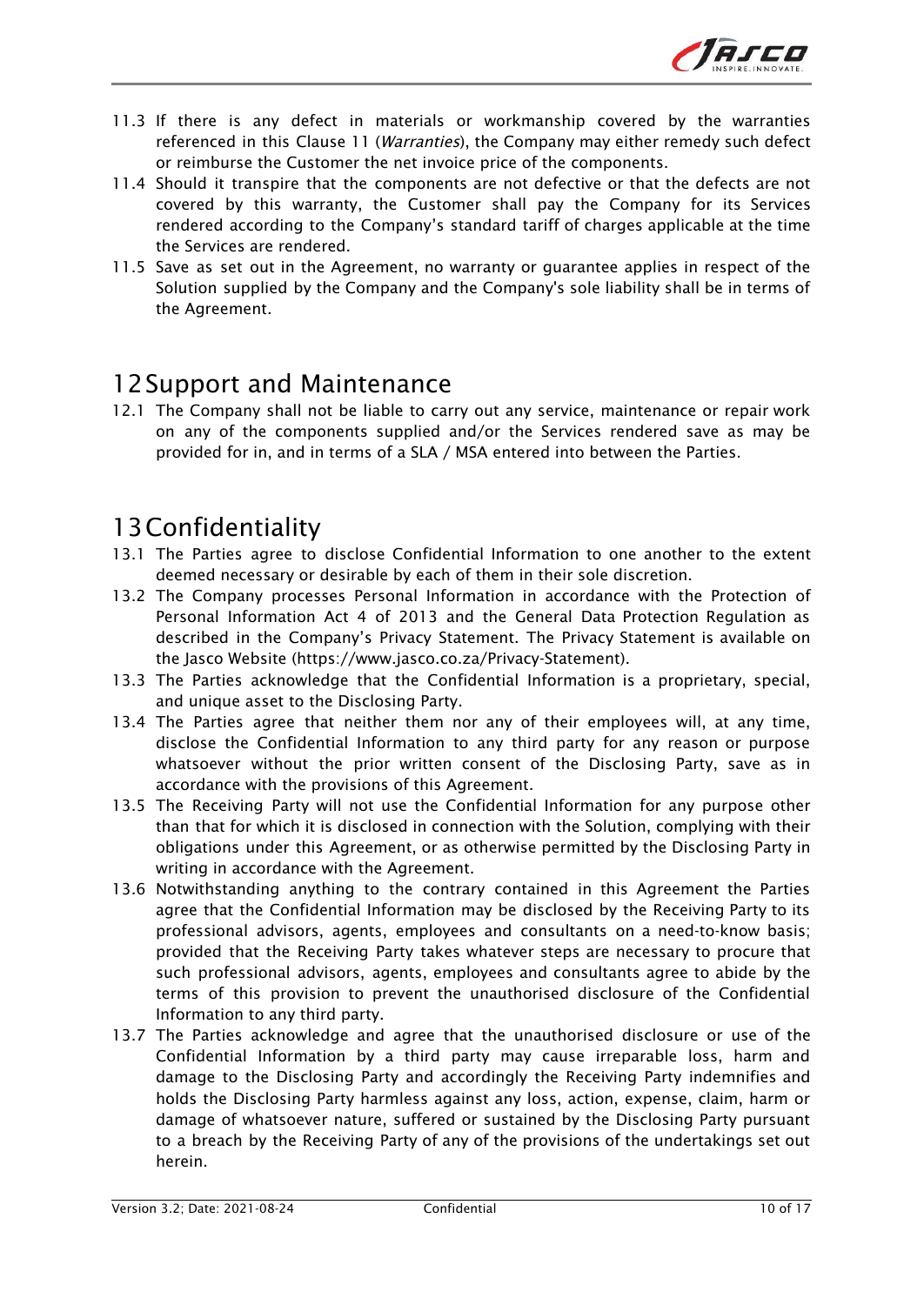

- 13.8 The obligations of the Parties shall not apply to any Confidential Information that:
- 13.8.1 is known, or in the possession of the Receiving Party prior to the disclosure thereof by the Disclosing Party;
- 13.8.2 is or becomes publicly known, otherwise than pursuant to a breach of this Agreement by the Receiving Party;
- 13.8.3 is developed independently of the Disclosing Party by the Receiving Party in circumstances that do not amount to a breach of the provisions of this Agreement;
- 13.8.4 is disclosed by the Receiving Party to satisfy an order of court of competent jurisdiction or to comply with the provisions of any law or regulation in force from time to time; provided that in the circumstances, the Receiving Party shall advise the Disclosing Party to take whatever steps it deems necessary to protect its interests in this regard; provided further that the Receiving Party will disclose only that portion of the information which it is legally required to disclose and the Receiving Party will use its reasonable endeavours to protect the confidentiality of such information to the widest extent possible in the circumstances;
- 13.8.5 is disclosed to a third party pursuant to the prior written authorisation of the Disclosing Party;
- 13.8.6 is received from a third party in circumstances that do not result in a breach of the provisions of this Agreement.
- 13.9 Upon termination of this Agreement for whatever reason, the Parties shall return to the other Party, all Confidential Information as well as all relevant confidential documentation in their possession.
- 13.10The contents, existence and the scope of this Agreement is Confidential Information.
- 13.11The Parties will not acquire any rights in respect of Confidential Information.
- 13.12The Parties will receive and use Confidential Information in such a way as to reasonably prevent any unauthorised access to it.
- 13.13Without prejudice to any rights of the Disclosing Party arising from the unauthorised disclosure of its Confidential Information, if a Party becomes aware that Confidential Information has been disclosed contrary to the terms of the Agreement, that Party must immediately:
- 13.13.1 inform the other Party in writing specifying what Confidential Information has been disclosed, how and to whom it has or may have been disclosed, when the unauthorised disclosure took place and what steps will be taken to retrieve the Confidential Information and prevent future unauthorised disclosures;
- 13.13.2 take such steps as are necessary or as the other Party directs to retrieve the Confidential Information from unauthorised persons and to prevent further unauthorised disclosure of the Confidential Information; and
- 13.13.3 cooperate with the other Party in taking any steps necessary to retrieve the Confidential Information from unauthorised persons and to prevent further disclosure of the Confidential Information.
- 13.14Upon the request of the Disclosing Party, the Receiving Party will return, destroy or expunge from any storage device all Confidential Information (other than documents prepared for the Customer) provided that, if required by law or for purposes of using the Solution, the Receiving Party may retain one copy of the Confidential Information for the period so required.
- 13.15Where the Company has required destruction of the media containing Confidential Information the Customer must, on request, confirm in writing that it has destroyed all Confidential Information and made reasonable efforts to expunge Confidential Information stored electronically from any storage device on which it was held.
- 13.16All requests in terms of Clauses 13.13 and 13.14 must be complied with within five (5) Business Days.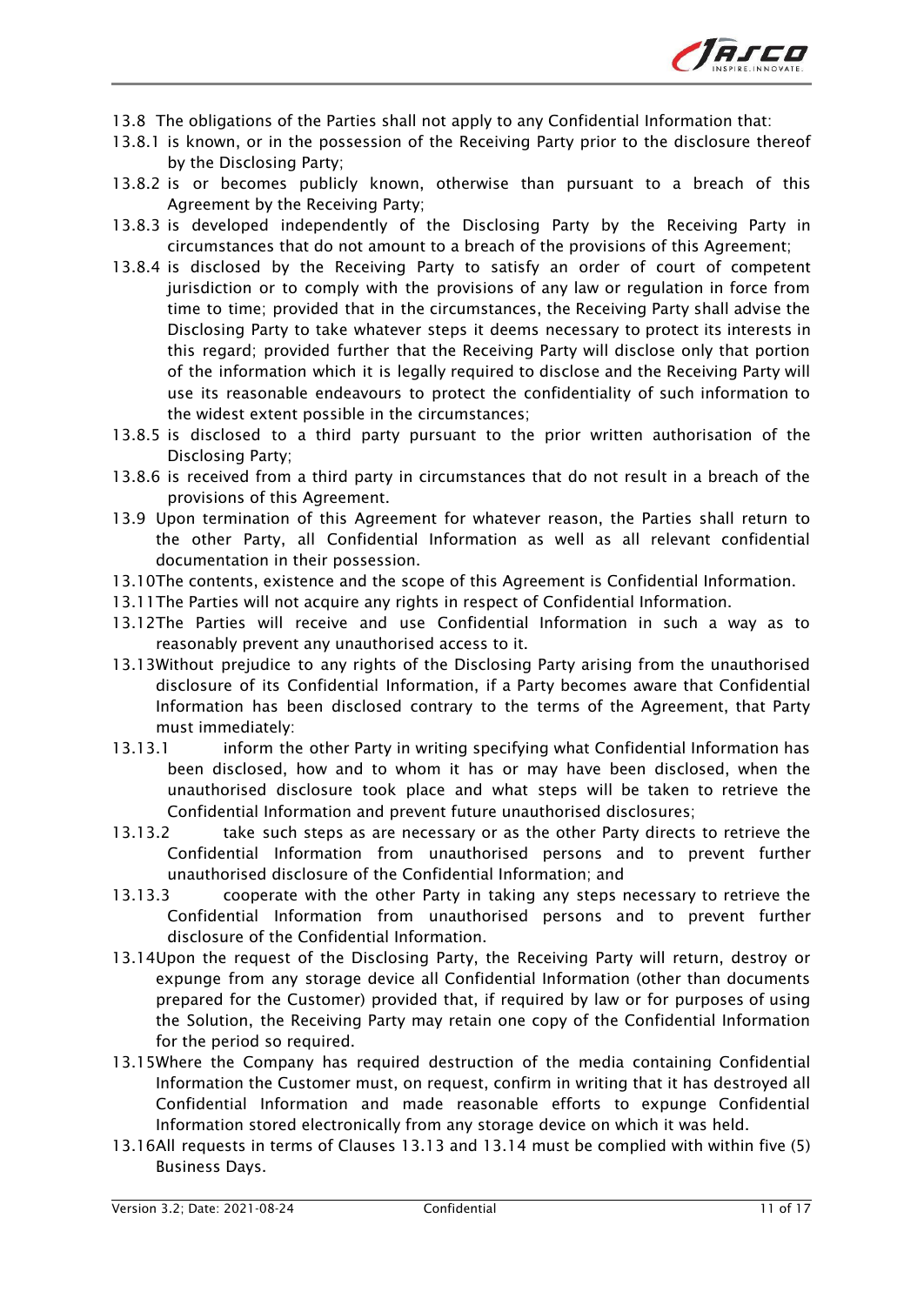

## 14End-Users

14.1 The Company shall be entitled at any time to deal directly with any person to whom the Customer has sold or ordinarily sells or hopes to sell any Solution, if in the Company's absolute discretion, it considers that it is necessary to do so to protect any of its rights (whether in terms of any Agreement or not), including its reputation.

## 15Intellectual Property Rights

- 15.1 All rights and interest in intellectual property in the Solution, any adaptation, development or modification thereof, and any discoveries connected therewith, whether by the Company or the Customer shall vest in the Company or its licensors.
- 15.2 The Customer will not acquire any rights or interest in intellectual property in the Solution save as stated in the Agreement.
- 15.3 The Company grants to the Customer a royalty-free, non-transferable licence to use, and to permit its contractors to use, any intellectual property embedded or incorporated in the Solution and/or written works developed, created or designed as a result of rendering Services. This licence extends to other Company Intellectual Property made available to the Customer under an Agreement where the Company does not ordinarily require a specific licence agreement to be concluded in respect thereof or a to be paid for such licence. The Customer may use, and permit its contractors to use, the Company's Intellectual Property solely for its internal business purposes. This clause will survive termination of any other terms of the Agreement.
- 15.4 If any Intellectual Property rights in the Solution are found to be registerable or patentable, the Company will be entitled to file applications for such registrations in its name in whichever country it choses and the Customer shall, if and when so required by the Company, and at the expense of the Company, apply for or join in applying for a patent or such other registered protection as may be appropriate, on behalf of the Company and will execute all documents and do all things necessary for vesting the protection and all rights, title and interest in respect of the Intellectual Property rights to the Company or in such other person as the Company may specify, absolutely and as sole beneficial owner.
- 15.5 The Customer agrees not to:
- 15.5.1 license, sublicense, sell, resell, transfer, assign, distribute or otherwise commercially exploit or make the Solution, or any Component of the Solution, available to any third party in any way;
- 15.5.2 copy, reproduce, vary or modify the software in the Solution, or any Component of the Solution, in any way whatsoever nor may the Customer communicate or offer such software to any third party;
- 15.5.3 decompile, reverse compile, disassemble or print the source code nor derive nor attempt to derive the source code of the software used in the Solution.
- 15.5.4 modify or make derivative works based upon the components of the Solutions;
- 15.5.5 create unauthorised access to the Solution or frame or mirror any content on any other device; or
- 15.5.6 reverse-engineer the Solution.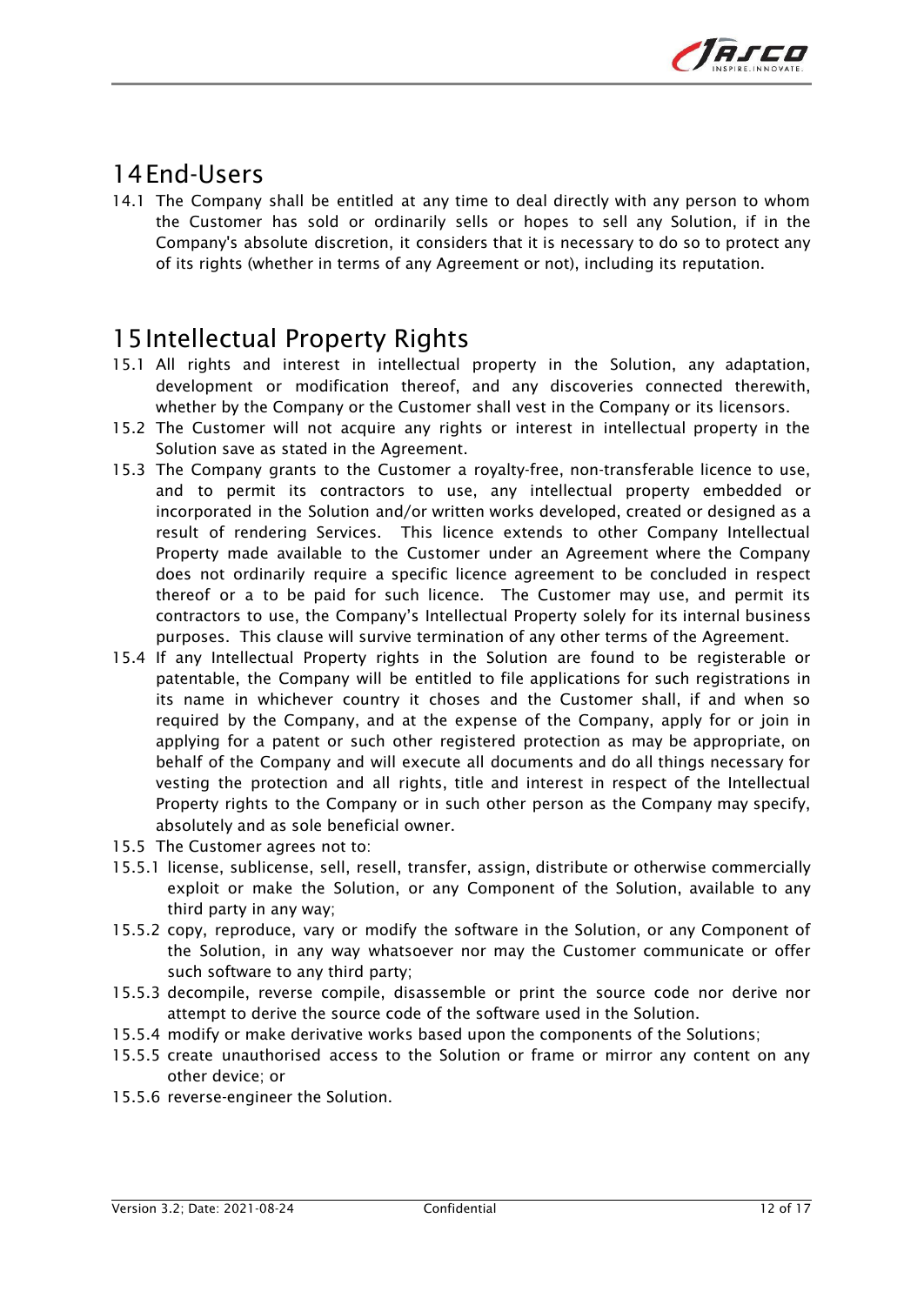

# 16Indemnity

- 16.1 The Customer indemnifies the Company against all Losses suffered (including costs on the attorney and own client scale) arising out of any:
- 16.1.1 breach by the Customer of Clauses 13 (Confidentiality) or 15 (Intellectual Property Rights);
- 16.1.2 infringement of intellectual property which takes place as a result of the Company following any instructions given to it by the Customer; or
- 16.1.3 Losses arising from use of the Solution rendered by the Company to the Customer, suffered by the Customer or a third party, after Acceptance of the Solution.

## 17Force Majeure

- 17.1 Save for payments due from the Customer to the Company, either Party shall not be responsible for its failure to perform any obligation under the Agreement in the event that such failure is caused by force majeure.
- 17.2 For the purposes of the Agreement, "force majeure" shall mean any circumstance which:
- 17.2.1 is beyond the reasonable control of the Party and for which it is not responsible; and
- 17.2.2 is not a circumstance which the Party could, by the implementation of a standard of care and skill which could reasonably be expected of the Party, have avoided.
- 17.3 Subject to the above, force majeure includes but is not limited to war (whether declared or not), revolution, invasion, insurrection, riot, civil commotion, mob violence, sabotage, blockade, embargo, boycott, the exercise of military or usurped power, fire, explosion, theft, storm, flood, drought, wind, lightning or other adverse weather condition, epidemic, pandemic, quarantine accident, breakdown of machinery or facilities, strike, lockout or labour dispute, acts or restraints of government imposition, or restrictions of or embargoes on imports or exports.
- 17.4 Notwithstanding the provisions of Clause 17.2, a labour dispute, strike or lockout, which could be resolved by the Party acceding to the demands of it, shall be deemed an event of force majeure.
- 17.5 The Party shall give notice to the other Party of an event of force majeure within 5 (five) Business Days.
- 17.6 If the event of force majeure, the Party giving notice of such event of force majeure shall be entitled to such extension of time in which to perform such obligation as may be reasonable in the circumstances, taking into account the interests of both Parties, provided that if the force majeure situation persists for a period in excess of ninety days, the Party shall be entitled upon notice to the other to terminate the Agreement.
- 17.7 The Customer is not entitled to recover any damages that it may suffer because of premature termination in terms of this Clause 17 (Force Majeure).

## 18Breach and Termination

18.1 Should any Party ("Defaulting Party") breach any of the provisions of this Agreement, then the other Party ("Aggrieved Party") may give the Defaulting Party 30 (thirty) days' written notice or such longer period as the Aggrieved Party may specify in the notice, to remedy the breach. If the Defaulting Party fails to comply with the notice, the Aggrieved Party may: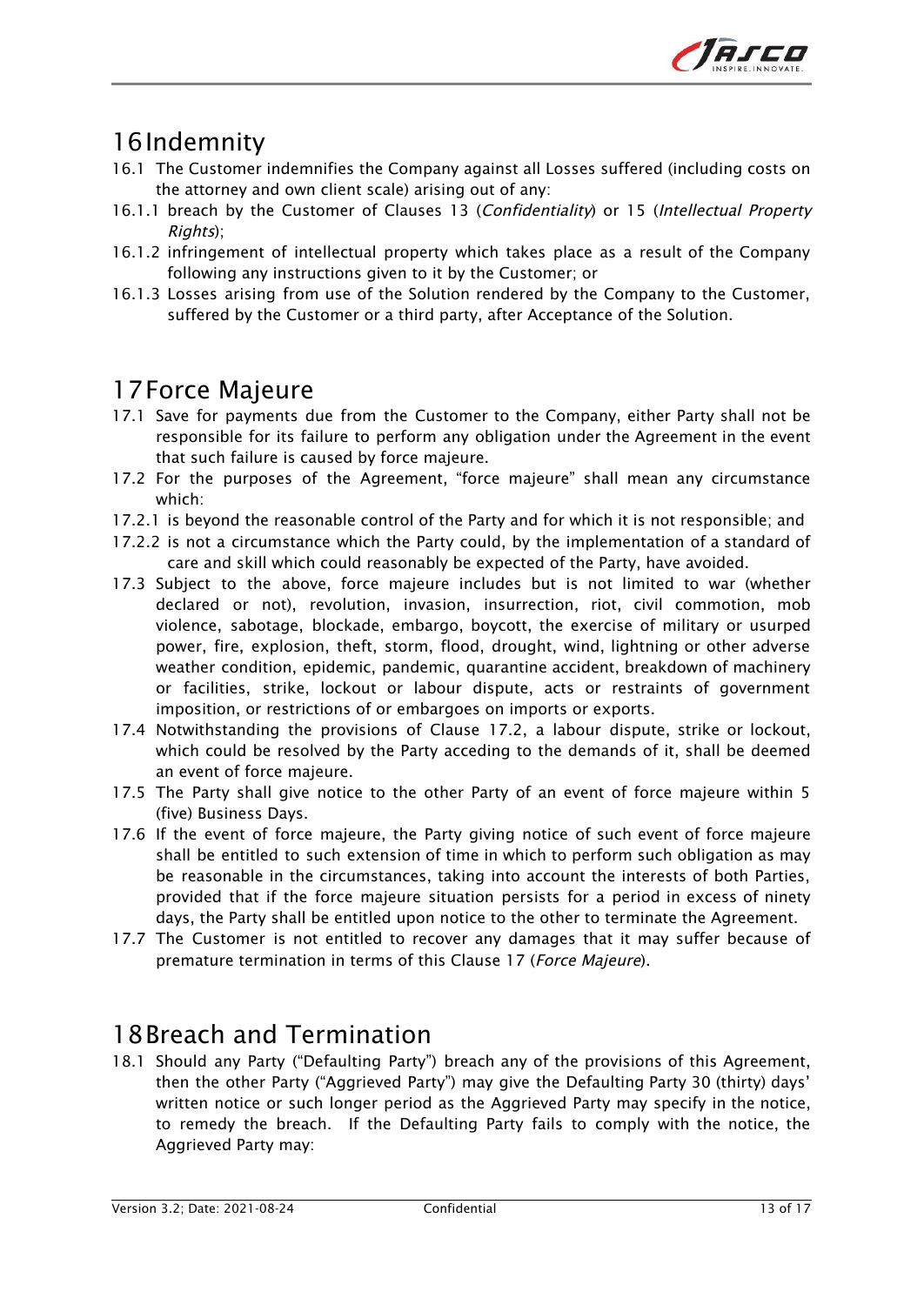

- 18.1.1 claim immediate payment and/or performance by the Defaulting Party of all of the Defaulting Party's obligations that are due for performance; or
- 18.1.2 subject to these Clauses 18.3 and 18.4, cancel the Agreement upon written notice to the Defaulting Party where the breach constitutes a material breach, in either event without prejudice to the Aggrieved Party's right to claim damages or to exercise any other rights that the Aggrieved Party may have under the Agreement or in law.
- 18.2 Either Party shall be entitled to cancel the Agreement by written notice to the other Party and/or claim immediate payment of any monies due from any cause arising, notwithstanding any earlier agreement for credit, if:
- 18.2.1 the Customer fails to pay any amount due to the Company under this or any other Agreement on the due date thereof; or
- 18.2.2 the other Party is sequestrated or placed in liquidation or under judicial management whether provisionally or finally; or
- 18.2.3 the other Party commits any act of insolvency; or
- 18.2.4 the other Party enters into any compromise with his creditors; or
- 18.2.5 the other Party fails to satisfy, take on appeal or on review any judgment granted against him within 7 days after the date of judgment.

Any cancellation is without prejudice to any claim that the Company may have in respect of any breach of the Agreement by the Customer arising prior to the date of cancellation.

18.3 In the event that any Agreement or part thereof is terminated by either Party, all amounts payable by the Customer to the Company for the remainder of the term of that Agreement in effect as of the effective date of the termination shall immediately be due and payable.

#### 19Limitation of liability

- 19.1 The Company's liability shall be limited to 30% of the relevant amounts paid by the Customer under the Quotation, or 30% of the annual SLA price received from the customer over the preceding 12 (twelve) month period, or R 2 000 000, whichever is the lesser, for direct losses or damage suffered by the Customer arising from delict or negligence by the Company.
- 19.2 Notwithstanding this Clause 19.1 (*Limitation of liability*), neither Party shall be liable for any indirect or consequential losses whatsoever suffered by the other Party.

## 20Legal Charges

20.1 In the event of the Company instructing its attorneys to recover money or the Solution or components of the Solution from the Customer, the Customer shall be liable for and shall pay all legal costs incurred by the Company on an attorney and own client scale including collection commission and tracing agents' charges.

#### 21No Relaxation

21.1 No relaxation which either Party may give at any time in regard to the carrying out of any of the obligations in terms of any Agreement shall prejudice or be a waiver of any of that Party's rights in terms of that or any other Agreement.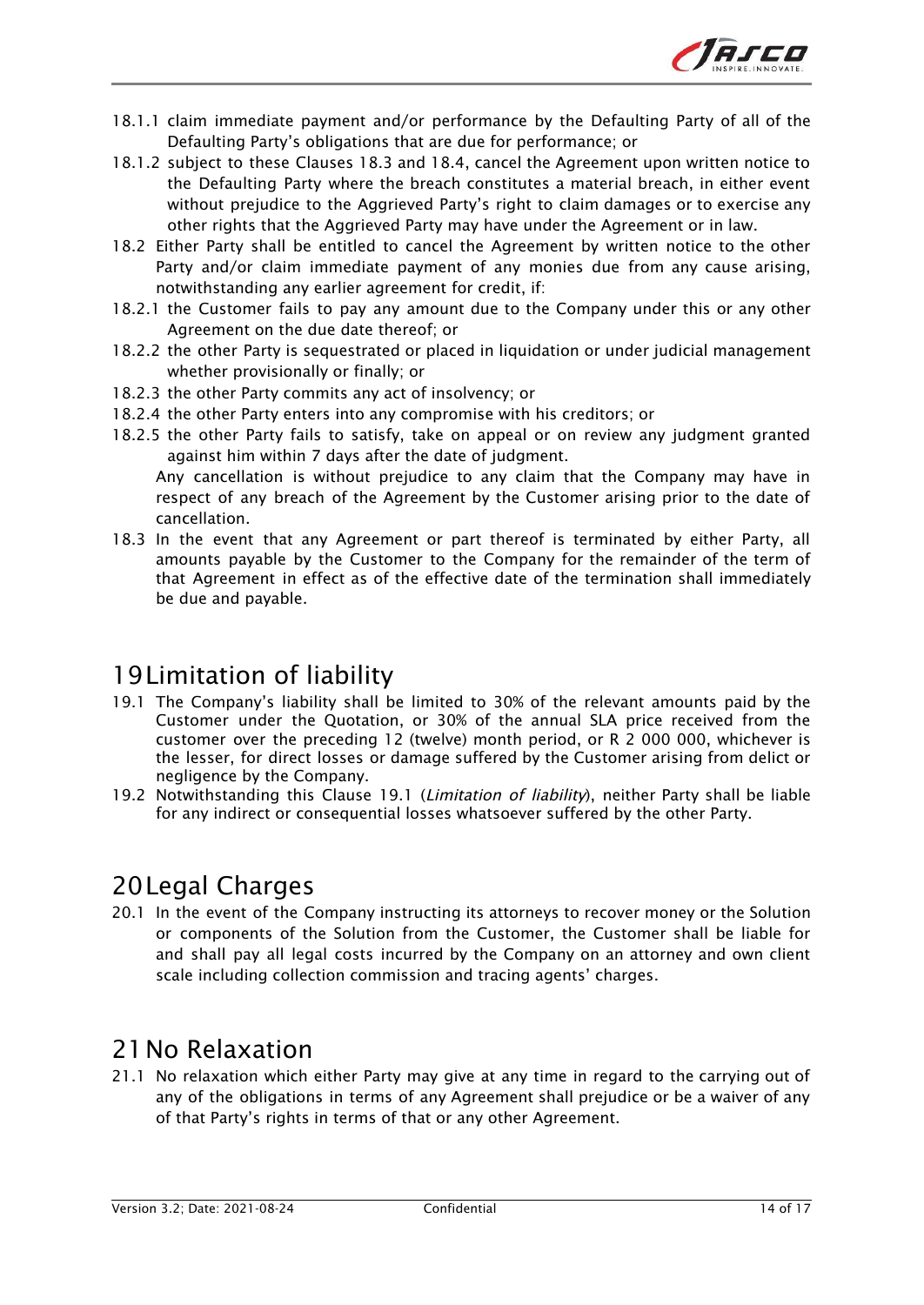

# 22Dispute Resolution

- 22.1 Any dispute arising from or in connection with the Agreement, its breach, termination or cancellation must be resolved in terms of this Clause 22 (Dispute Resolution).
- 22.2 Disputes must be referred to senior executives of each Party with settlement authority as soon as possible for attempted resolution. The Parties' senior executives must attempt to resolve the dispute as speedily as possible and will meet as often as necessary to do so, not later than 14 days from the date when the dispute has been declared. Any settlement must be recorded in writing and signed by authorised persons on behalf of each Party. The senior executives will have failed to resolve the dispute when either Party declares this to be the case.
- 22.3 If the senior executives do not resolve the dispute, the dispute will be resolved by way of mediation and then arbitration at the instance of either Party.
- 22.4 The arbitration will be held, subject to the provisions of the Agreement, with only the Parties, their legal representatives, arbitrator/s and any witnesses who may be called to give evidence present and otherwise in accordance with the Rules of the Arbitration Foundation of Southern Africa ("AFSA").
- 22.5 The arbitrator will be a senior counsel with no less than ten years standing agreed on between the Parties. If the Parties cannot agree upon an arbitrator within 10 (ten) Business Days after the arbitration has been demanded, the arbitrator will be appointed by the chairperson of AFSA at the request of either Party. Such arbitration shall take place in English and at Sandton, South Africa.
- 22.6 The arbitrator will be obliged to give written reasons for the award, which will be subject to appeal in terms of the appeal rules of the Foundation. Either Party may have the award of an arbitrator, including an award on appeal made an order of court.
- 22.7 Nothing contained in the Agreement will preclude either Party from obtaining urgent or interim relief on an urgent basis from a court of competent jurisdiction.
- 22.8 This Clause 22 (Dispute Resolution) constitutes each Party's irrevocable consent to arbitration proceedings, and no Party may withdraw from such proceedings or claim that it is not bound by this clause.
- 22.9 The Parties will continue to perform their respective obligations under the Agreement pending the resolution of a dispute, it being agreed that neither Party may, without the agreement of the other, terminate the Agreement based on the issues under dispute until the dispute is finally resolved.
- 22.10A demand by a Party to submit a dispute to arbitration in terms of this Clause 22 (Dispute Resolution) is adequate legal process to interrupt any time bar laws in respect of legal claims.
- 22.11This Clause 22 (Dispute Resolution) is a separate, divisible clause from the rest of the Agreement and will remain in effect even if the balance of the Agreement is nullified, expires or is terminated.

# 23Applicable law and jurisdiction

- 23.1 South African law governs the Agreement.
- 23.2 The Parties unconditionally consent and submit to the non-exclusive jurisdiction of the High Court of South Africa (Gauteng South Division), with regard to all matters arising from the Agreement.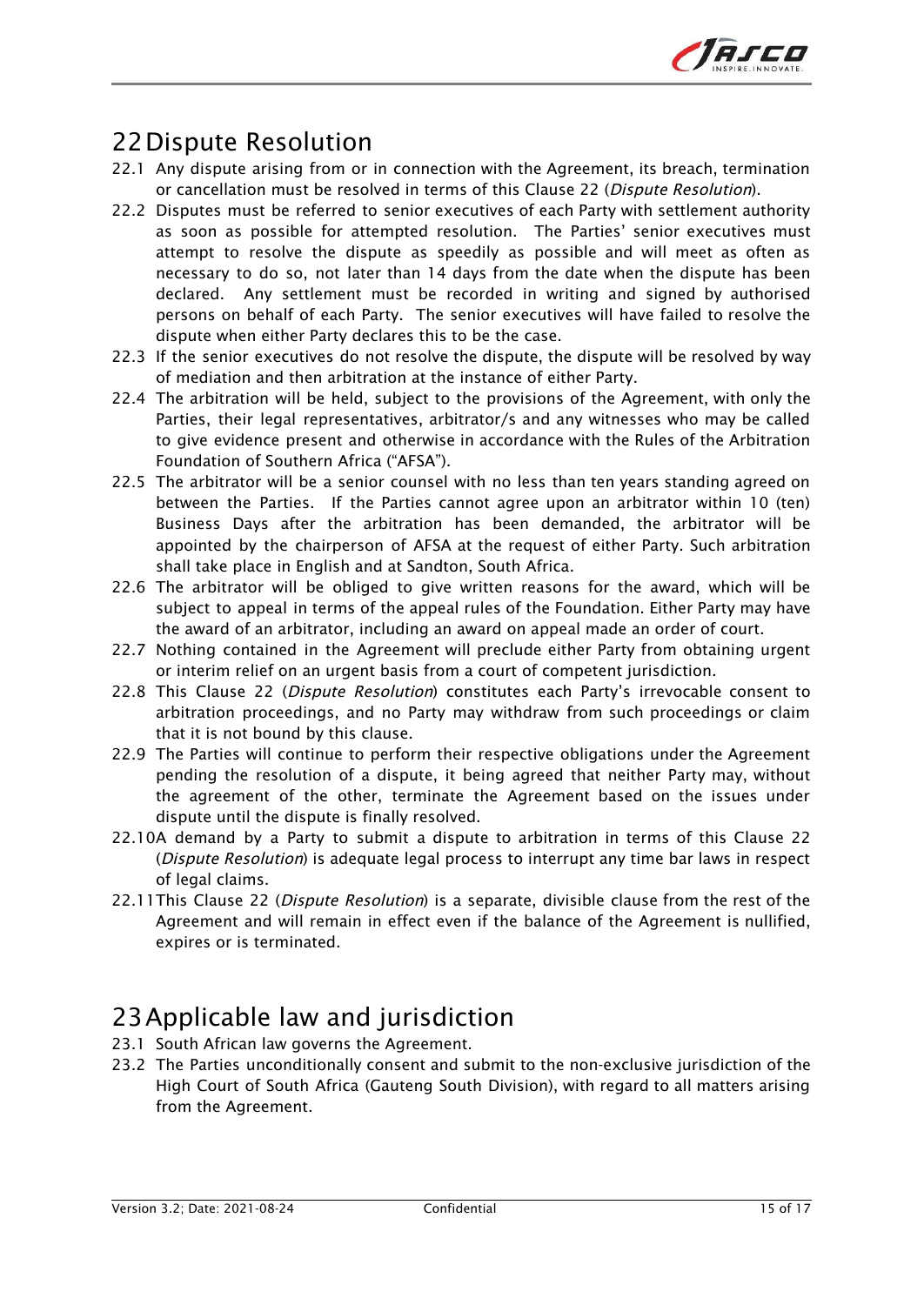

# 24Errors and Omissions

24.1 Subject to the terms of the Agreement, neither Party hereto shall be prejudiced in any way by inadvertent errors or omissions made by such Party in connection with this Agreement provided such errors and omissions are corrected promptly in writing following discovery thereof. Upon the discovery of an inadvertent error or omission by either Party hereto, appropriate adjustments shall be made as soon as practicable to restore the Parties, to the fullest extent possible, to the position they would have been in had no such inadvertent error or omission occurred.

## 25General

- 25.1 The Agreement as defined in Clause 1 (*Definitions and Interpretation*) above is the whole agreement between the Parties in regard to its subject matter.
- 25.2 No addition to or variation or consensual cancellation of the Agreement, including this clause, has effect unless in writing and signed by the Parties.
- 25.3 Any purchase order terms provided by the Customer are invalid and hereby rejected. Acceptance of an order and/or purchase order by the Company shall not constitute acceptance of such terms provided on a purchase order from the Customer and/or any other communication medium from the Customer to the Company.
- 25.4 The Parties undertake to do everything reasonable in their power necessary for or incidental to the effectiveness and performance of the Agreement.
- 25.5 Save as is specifically provided in the Agreement, no Party is entitled to cede any of its rights or delegate any of its obligations under the Agreement, unless to any Group of Companies the Party has a direct or indirect legal, beneficial or equitable ownership of more than 50% of the aggregate shareholder voting rights, without the prior written consent of the other Party affected by the transfer of rights or obligations, which consent shall not be unreasonably withheld.
- 25.6 Any illegal or unenforceable provision of the Agreement may be severed and the remaining provisions of the Agreement continue in force.
- 25.7 The Agreement may be executed in counterparts, each of which will be an original and which together constitute the same agreement.

#### 26Notices and addresses

- 26.1 Any notice, consent, approval or other communication in connection with the Agreement will be in writing in English.
- 26.2 The Customer chooses the physical address and/or email address corresponding to its name on the Quotation as the address to which any notice must be sent (domicilium citandi et executandi).
- 26.3 The Company chooses the physical address of Jasco Enterprise (Pty) Ltd, Cnr Alexandra Ave and 2nd Street, Halfway House, Midrand, 1685, South Africa as the address to which any notice must be sent (domicilium citandi et executandi).
- 26.4 Any Party may, by notice to the other Party, change its address and/or the person, if any, for whose attention any notice must be marked.
- 26.5 Any notice takes effect when received by the recipient (or on any later date specified in the notice) and, unless the contrary is proved, is deemed to be received: